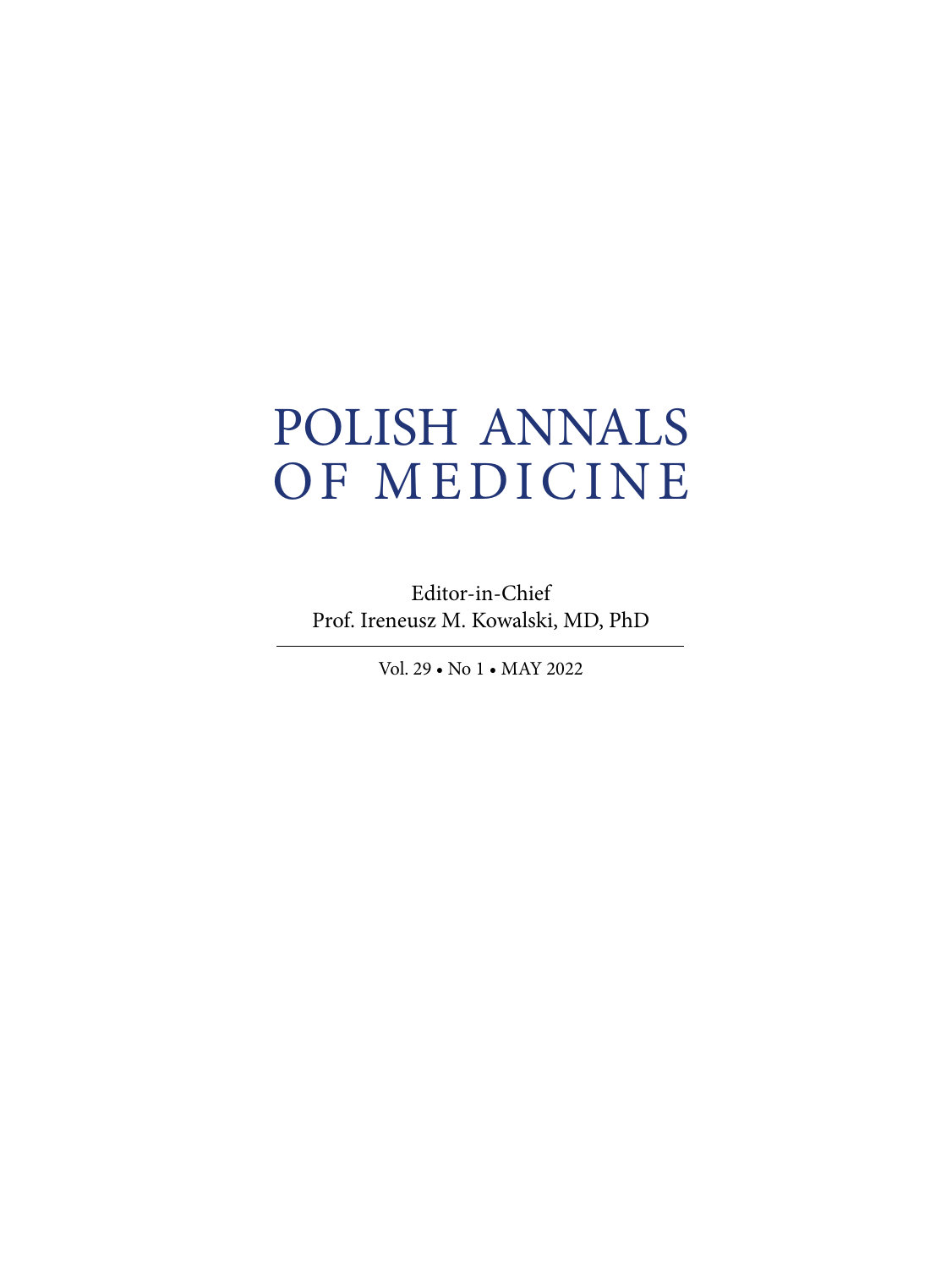**Published by Collegium Medicum University of Warmia and Mazury in Olsztyn, Poland**

**To publish your article in Polish Annals of Medicine submit your article at** <https://www.editorialsystem.com/paom/>



All the instructions for the authors will be find there.

Publisher Office Collegium Medicum University of Warmia and Mazury in Olsztyn Behring Center No. 9 Warszawska 30 10-082 Olsztyn • www.paom.pl E-mail: paom@paom.pl

This journal and the individual contributions contained in it are licensed under a Creative Commons Attribution – NonCommercial – NoDerivatives 4.0 International License. You are free to share – copy and redistribute the material in any medium or format. The licensor cannot revoke these freedoms as long as you follow the license terms. Under the following terms:

> • Attribution

 You must give appropriate credit, provide a link to the license, and indicate if changes were made. You may do so in any reasonable manner, but not in any way that suggests the licensor endorses you or your use.

> • NonCommercial You may not use the material for commercial purposes. •

NoDerivatives If you remix, transform, or build upon the material, you may not distribute the modified material. •

No additional restrictions You may not apply legal terms or technological measures that legally restrict others from doing anything the license permits.



The paper used in this publication meets the requirements of ANSI/NISO Z39.48-1992 (Permanence of Paper).